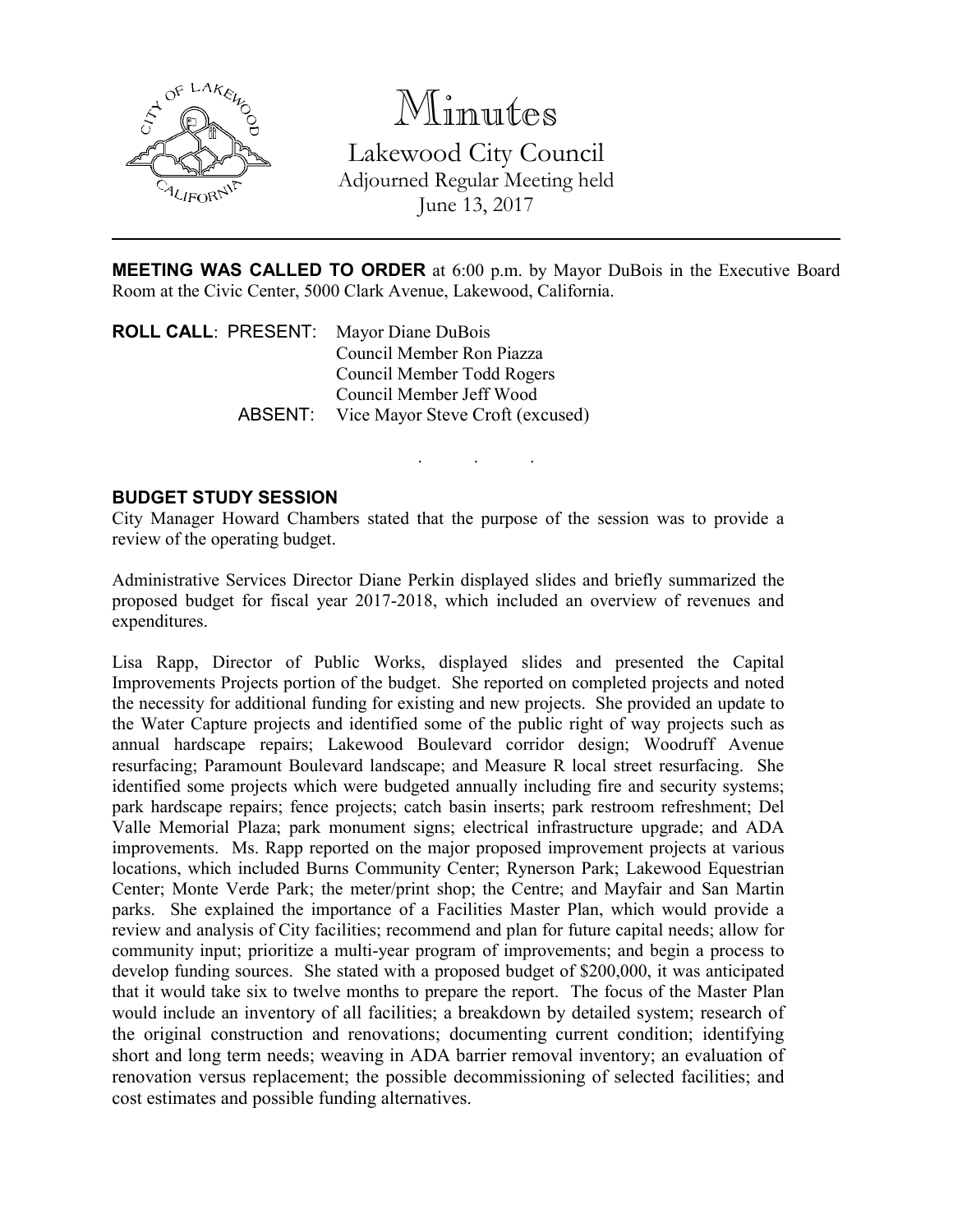City Council Minutes June 13, 2017 Page 2

### BUDGET STUDY SESSION - Continued

In response to Council Member Rogers' inquiry, Recreation and Community Services Director Lisa Litzinger cited as an example that repairs to or rebuilding of a structure, such as at one of the pools, might be so cost-prohibitive that those factors would be taken into consideration in determining whether a facility would be decommissioned.

Ms. Rapp confirmed for Council Member Piazza and Council Member Wood that the property on the corner of Clark Avenue and Del Amo Boulevard as well as the Lakewood Equestrian Center would be included in the Master Plan.

Responding to Mayor DuBois' questions regarding next steps, Ms. Rapp stated that staff would work with the other departments involved to solicit proposals from qualified consulting firms and that the results and recommendations would be presented to the City Council for approval in July or August.

Replying to Council Member Wood's request for clarification, Ms. Rapp explained that the facilities inventory and evaluation services would be provided from a firm with a multi-disciplinary team of consultants.

With regards to the community engagement process, Council Member Rogers emphasized the importance of an inclusive and prominent effort to provide opportunities for residents' participation.

Ms. Rapp provided background information on a program by Southern California Edison (SCE) to consider selling street lights to cities. She stated that in 2015, the City Council had approved having SCE provide a valuation and that the program was closed to new applicants shortly thereafter. SCE provided staff with a valuation that was based upon a formula approved by the Public Utilities Commission and indicated their willingness to sell 1,054 street lights at a non-negotiable cost of \$2,613,369. She explained that the City had one year from the date the valuation was presented to act on the offer and provided a tentative schedule of potential City Council actions.

Ms. Perkin described the financing process noting that the annual costs were designed to remain similar to what would be paid if no action were taken. The original financing initiated in 1997 would be paid off in 2023 and \$375,965 would be available for loan repayment. The operating costs would be reduced by just under \$90,000 per year and City Light and Power had agreed to lower annual maintenance costs for the new lights.

Ms. Rapp explained that if no action were taken, the City would continue to pay SCE for their expensive LS-1 lights. If the City were to proceed with the purchase, the lights would be owned by the City at the end of the fifteen year financing period. She reported that because SCE did not plan to re-open the offer to sell, this was a one-time opportunity. She concluded by stating that approval of the Purchase and Sale agreement with SCE, approval of the financing package and approval of an amendment to City Light and Power's contract to add the lights for maintenance would be presented for City Council consideration at future meetings.